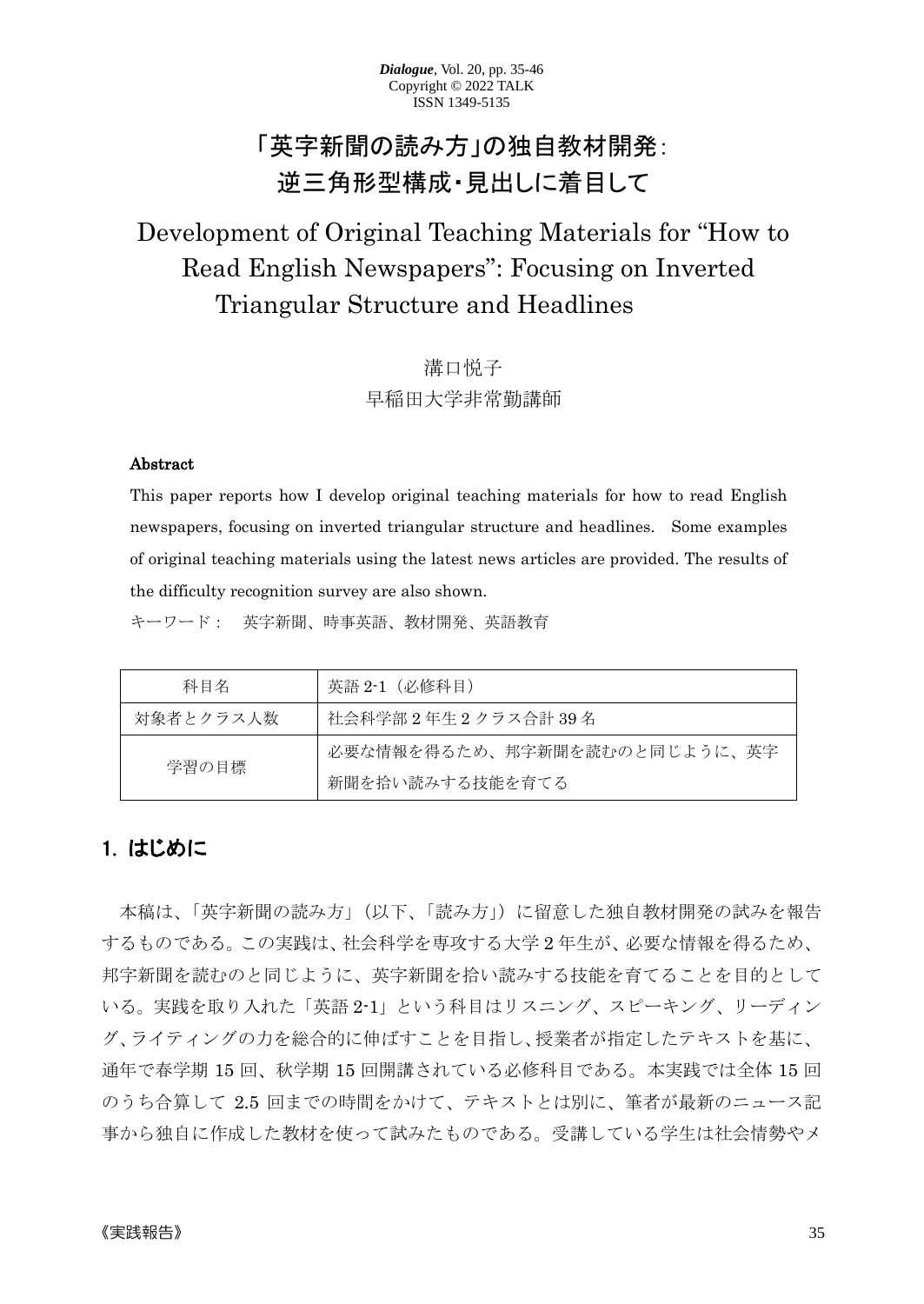ディアに対する関心が高いと感じられ、英字新聞の効果的な読み方の技能習得が、社会人 になっても役立ちうると予想し、本教材開発に至った。筆者は 2016 年度から本実践の取り 組みを始め、少しずつ改良を重ねて現在の授業に繋げている。

本稿ではまず、「読み方」とは何かを明らかにするため、「読み方」と題する文献をデー タベースで検索して調査した。次にその調査結果にもとづき、最新のニュース記事を使っ て作成した教材の実例を提示した。さらに、今後の教材開発の参考となるよう、学生が「読 み方」のうちのどの項目に難しさを感じているかという困難度認識調査の結果を報告した。

# 2. 「英字新聞の読み方」の初出とその後の展開

まず、「読み方」と銘打つ図書はいつ頃登場し、どのような内容だったのか、検討してい きたい。

堀内(1971)の報告によれば、1918(大正7)年に出版された赤司繁太郎著『英字新聞 読破自在』(建文館)が、「読み方」に関する図書の嚆矢であり、「英字新聞の読み方に関す る本が次々と刊行されるさきがけとなった」(p. 23)。これは英字新聞の記事を政治や経済 などの項目に分類し、注と訳をつけたもので、今日の「読み方」の入門書とその形式・内 容はほとんど変わらない (堀内, p. 23)。たとえば、1931 (昭和 6) 年に出版された松村寛 著『最も実際的な新聞英語の読み方』も、実際の新聞記事が、政治、外交、軍事、経済、 論説等、項目別に分類されていて、語句の解説と全訳が掲載されているのがわかる。さら に本書には、興味深いことに、「附録編 英字新聞‐雑記」という形で、見出しや新聞記事 の文章(News Style)、通信社や新聞社の組織の解説等がある。そこで、これらの点をもう 少し詳しく見ていきたい。

本書では、見出しに関しては、英国の新聞の見出しは名詞を並べているに過ぎないが、 米国の新聞は名詞に動詞や副詞を添え、一つの文になっているという(松村, p. 364)。ま た、米国の新聞記事の文章(News Style)に関しては、「新聞記事は小説を逆に書けばよい。 すなわち climax を真っ先に持って来て、其れに到る経路は後に述べればよい。之は米国 の新聞学校あたりで学生に授ける重要秘訣の一つである」(p. 369)と述べている。故に米 国の新聞は、まず見出しを読み、次に最初のパラグラフであるリード、あるいは、最初と 2 番目にくるパラグラフを見れば、残りは読まずとも、重要な点だけは判明する。詳しい事 情が知りたければ記事全部を読めばよい(下線部筆者)と、提案している(松村, p. 369)。 このように、報道記事の場合、重要なものからそうでないものへと展開する逆三角形型構 成と見出しに着目することが効率的な「読み方」の神髄であると述べている。

戦後から今日に至るまで「読み方」と題する図書は、2021 年 11 月現在、国立国会図書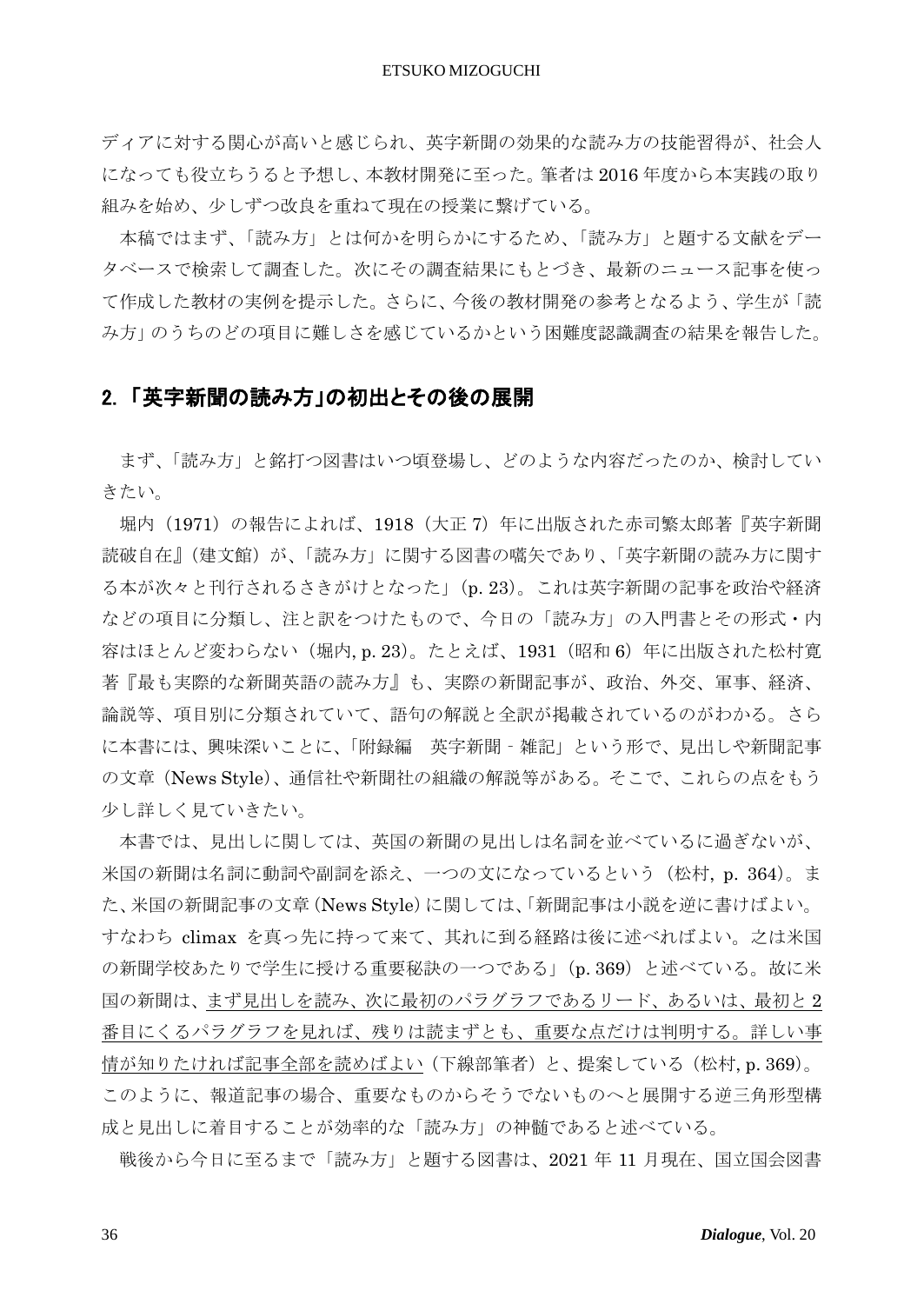#### 「英字新聞の読み方」の独自教材開発

館で少なくとも 54 件確認でき、そのうちの一冊である『やさしい英字新聞の読み方』(横 尾, 1991)には、米国の英字新聞における逆三角形型構成と見出しの由来について、次の ような説明がある。

もともと逆三角形型構成の始まりは、南北戦争(1861-1865)にさかのぼる。多くの記 者が前線から新聞社に記事を送ってきたが、なかなか取り上げてもらえない。そこで、重 要事項を全部記事の始めに出して、パンチのきいた躍動感溢れる第 1 パラグラフ(リード) を考え出し、あとは重要度に応じて逆三角形型の記事を作成するようになったという(pp. 45-46)。また、見出しに関しては、1898 年米西戦争のさなか、新聞社がニュースを迅速に 読者に提供しようと心掛けて工夫し、今日のように定着したものである。見出しは大きな よく目立つ活字で、基本的には電報用語でできていた (p. 33)。

以上、「読み方」と題する文献を検討した結果、英字新聞を効率的に読むには、逆三角形 型構成と見出しに着目する必要があるということが判明した。そこで、この点に留意して 教材開発を手掛ける試みを行った。

### 3. 授業の進め方

筆者は、15 回の授業のうち、初回オリエンテーション時には「英字新聞の読み方」とい う独自に作成したプリント教材を使い「読み方」の解説を行なった。(付録 1) 「1、 記 事の構成」では、逆三角形型構成や、リードに含まれる 5W1H の由来についても解説した。 「2、見出しの主なルール」については、佐藤正和著『時事英語単語帳』(2012)の「英 字新聞の読み方入門編」の項目を参照し、「動詞は現在形で書く」等 9 項目を挙げ、それぞ れにわかりやすい例文を付けた。「3、 新聞英語特有の表現」に関しても、上掲書を参照し 「時制の不一致」等、7 項目にまとめた。学生にはプリント教材(付録 1)による学習後、 小テストを受けさせた。また、「読み方」に関する試験は、初回オリエンテーション時小テ ストの他に、講義第 7 回目の中間考査と、第 14 回目の期末考査時にも実施した。なお、こ の「読み方」に関する成績は、全評価の 2 割以下とした。

### 4. 作問例

実際の記事を使った作問例を、①逆三角形型構成に関連する例、②見出しのルールに関 連する例、③新聞英語特有の表現や時事英単語等その他に関連する例、の順に示す。オリ エンテーション時小テスト、中間考査、期末考査のいずれも、これら①逆三角形型構成、 ②リード、③新聞英語特有表現、時事英単語その他の問題を、組み合わせて出題した。な

#### 《実践報告》 37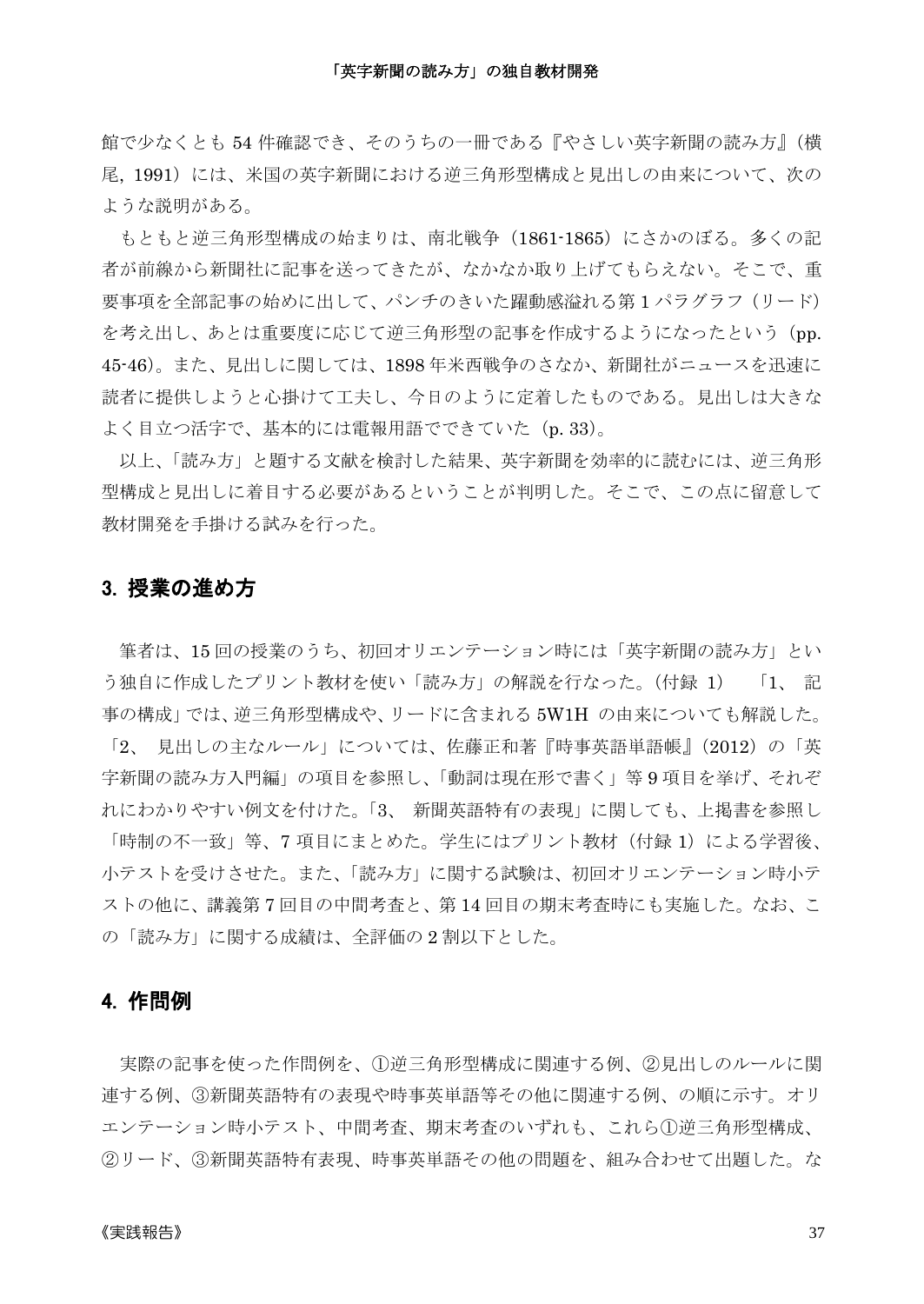お、出題の際には、通常難解な語句の「注」をつけるが、ここでは省略した。

### 作問例 1

逆三角形型構成関連 パラグラフの並べ替え形式問題の正答率は約 80%

次の見出しを参考にして①~③の記事を正しい順番に並べ替えなさい。「新型コロナウイル ス」に関する記事 (the japan times alpha, 2021/10/15) です。 正解: 3→1→2

見出し Japan's COVID-19 state of emergency fully lifted as infections decline ①The state of emergency, which covered Tokyo and 18 other prefectures, as well as a state of quasi-emergency in eight separate prefectures ended Sept.30 following a steady decline in new cases of the coronavirus nationwide and the easing of the strain on the country's medical system.

②Businesses such as restaurants and theme parks have prepared for an expected increase in customers as the government plans to ease restrictions in stages to bring back social and economic activities.

③The Covid-19 state of emergency was fully lifted on Oct. 1, making it the first time since April that the entire country is not under the measure.

## 作問例 2

*逆三角形型構成関連* 記事の要約の問題 リードを参照してまとめればよい

次の環境活動家グレタ・トゥンベリさんに関する記事 (2019/10/4, the japan times alpha) を読み、要約文の空欄ア~ウを日本語で埋めなさい。ただしアは 2 文字で、イは 4 文字で 書くこと。

 正解:ア 国連 イ 気候変動 ウ 世界の指導者たち 見出し Teen activist Thunberg tells UN climate summit: 'You have stolen my dreams'

Teenage climate activist Greta Thunberg on Sept. 23 opened the United Nations Climate Action Summit with an angry condemnation of world leaders for failing to take strong measures to combat climate change - "How dare you," she said. (以下省略)

(要約文)スウェーデンの 16 歳の環境活動家、グレタ・トゥンベリさんは 9 月 23 日、 (ア )気候行動サミットで演説し、(イ )に積極的な対策を取らない (ウ )に対する怒りを示した。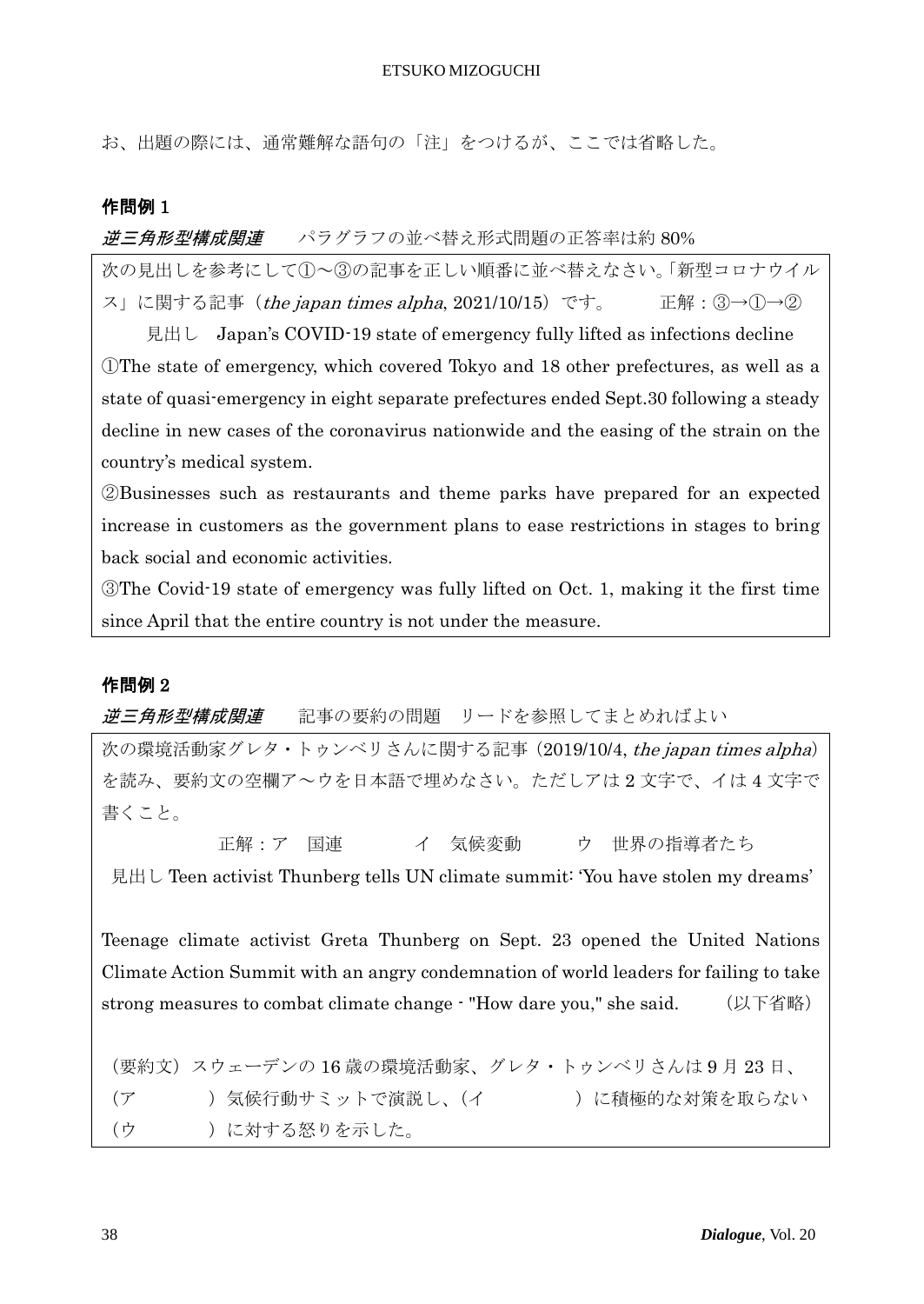### 作問例 3

見出し関連 見出しのルールで「冠詞の省略、カンマ(,)は and を表す」

次のリード文にふさわしい見出しを、1~4 から選びなさい。米国メジャーリーグで活躍す る大谷翔平選手に関する記事です。(2021/7/23, the japan times alpha) 正解: 4 Los Angeles Angels two-way star Shohei Ohtani on July 13 became the first player in the 88-year history of the All-Star Game to start as both a hitter and pitcher.

見出し 1, Ohtani becomes the 1st player to hit and pitch in MLB ALL-STAR Game

- 2, Ohtani becomes the 1st player to hit, pitch in MLB ALL-STAR Game
	- 3, Ohtani becomes 1st player to hit and pitch in MLB ALL-STAR Game
	- 4, Ohtani becomes 1st player to hit, pitch in MLB ALL-STAR Game

### 作問例 4

*見出し関連* 主にリードの記事をもとに自分で見出しを考える ここでは「動詞は現在形で書く」という見出しのルールをあてはめる

次の新聞記事 (2017/4/2, the japan times alpha) の見出しを 9 語以内で書きなさい。 正解:British novelist Kazuo Ishiguro wins Nobel Prize in Literature Kazuo Ishiguro, the Japan-born British novelist who in *The Remains of the Day, Never* Let Me Go and other novels captured memory's lasting pain and dangerous illusions in precise and elegant proses, has won the Nobel Prize in literature. (以下省略)

## 作問例 5

見出し関連 「見出しは略語を多用する」というルール

次の経済記事(*the japan times alpha*, 2021/4/16)のリードを読み、あてはまる見出しを 1~4 のうちから選びなさい。さらに、下線部の日本語訳を書きなさい。

正解:2 国際通貨基金

The International Monetary Fund will raise its forecast for global economic growth in 2021 and 2022 after last year's 3.5% contraction, but financial conditions remain highly uncertain, IMF Managing Director Kristalina Georgieva said on March 30.

1, IMF to grade global growth outlook

2, IMF to upgrade global growth outlook

- 3, IMF to be graded global growth outlook
- 4, IMF to be upgraded global growth outlook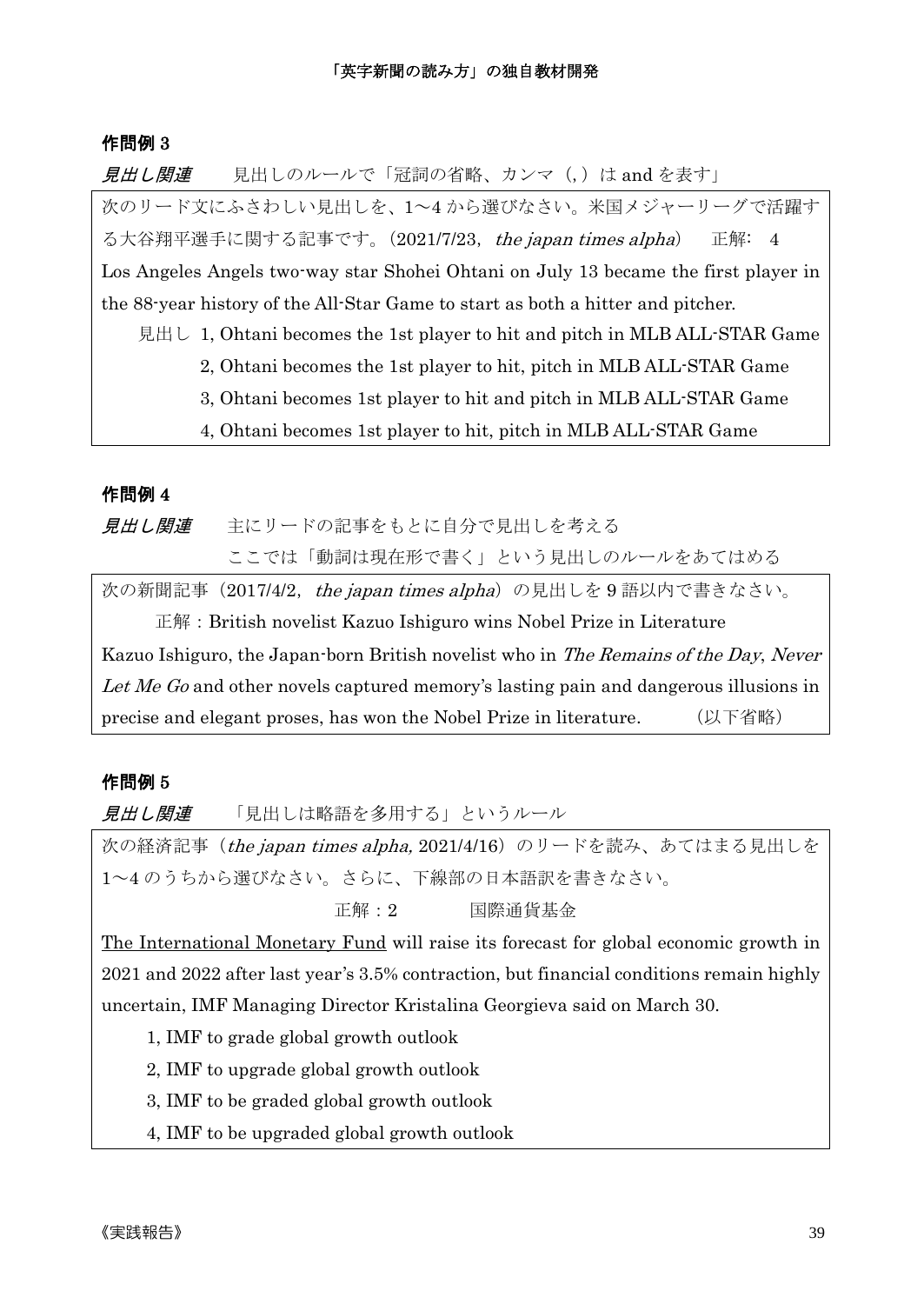#### ETSUKO MIZOGUCHI

### 作問例 6

新聞英語特有の表現 「英語民間試験、大学受験での使用延期」に関する記事(2019/11/15, the japan times alpha)から時制の不一致を指摘する問題 全文は省略

英字新聞の英文には、新鮮さを与えるため「時制の不一致」が使われることがある。記事 のなかから該当する英文を一つ抜き出しなさい。

正解

‐Education minister Koichi Hagiuda said the ministry will revive the system for over a year, including whether private-sector tests should be used at all, and aim to introduce a new system for around the 2024 school year.

### 作問例 7

時事英単語 2020 年度は、オンラインで出題 正答率は 85%

「不要不急の」という言葉が飛び交っていますが、英語ではどう表現するのか。次の英文 (The Washington Post, 2020/3/25)の空欄に、あてはまる英単語を、書き始めと終わり のアルファベットに注意して書きなさい。 正解:nonessential In the face of the global pandemic, most cities and states have ordered  $(n \t l)$ businesses to close. <br>
https://www.flipherage.com/displayers/induced/setter/induced/setter/induced/setter/induced/setter/induced/setter/induced/setter/induced/setter/induced/setter/induced/setter/induced/setter/induced/se

### 作問例 8

総合形式 (英文の位置 + 語句並べ替えの作文問題 + 語彙)

次は、映画「劇場版『鬼滅の刃』無限列車編」の経済効果について述べた記事です。(日 本経済新聞 2020/12/9 夕刊 2 頁 Step up English)よく読みあとの問いに答えなさい。 正解: ①【2】 ②More than 10 million units flew off shelves during the first 10 days, and total sales have now topped 5 billion yen. ③giveaway

見出し  $\rightarrow$  'Demon Slayer' anime franchise continues to roll

The Demon Slayer money machine continues to churn out profits while creating its own lucrative ecosystem.

【1】An animated film based on the popular manga "Demon Slayer (Kimetsu no Yaiba)" released on Oct.16 has already grossed over 25 billion yen. The franchise, supported by a manga, TV series and most recently a movie, has resulted in numerous product and company marketing tie-ups that have generated hefty sales.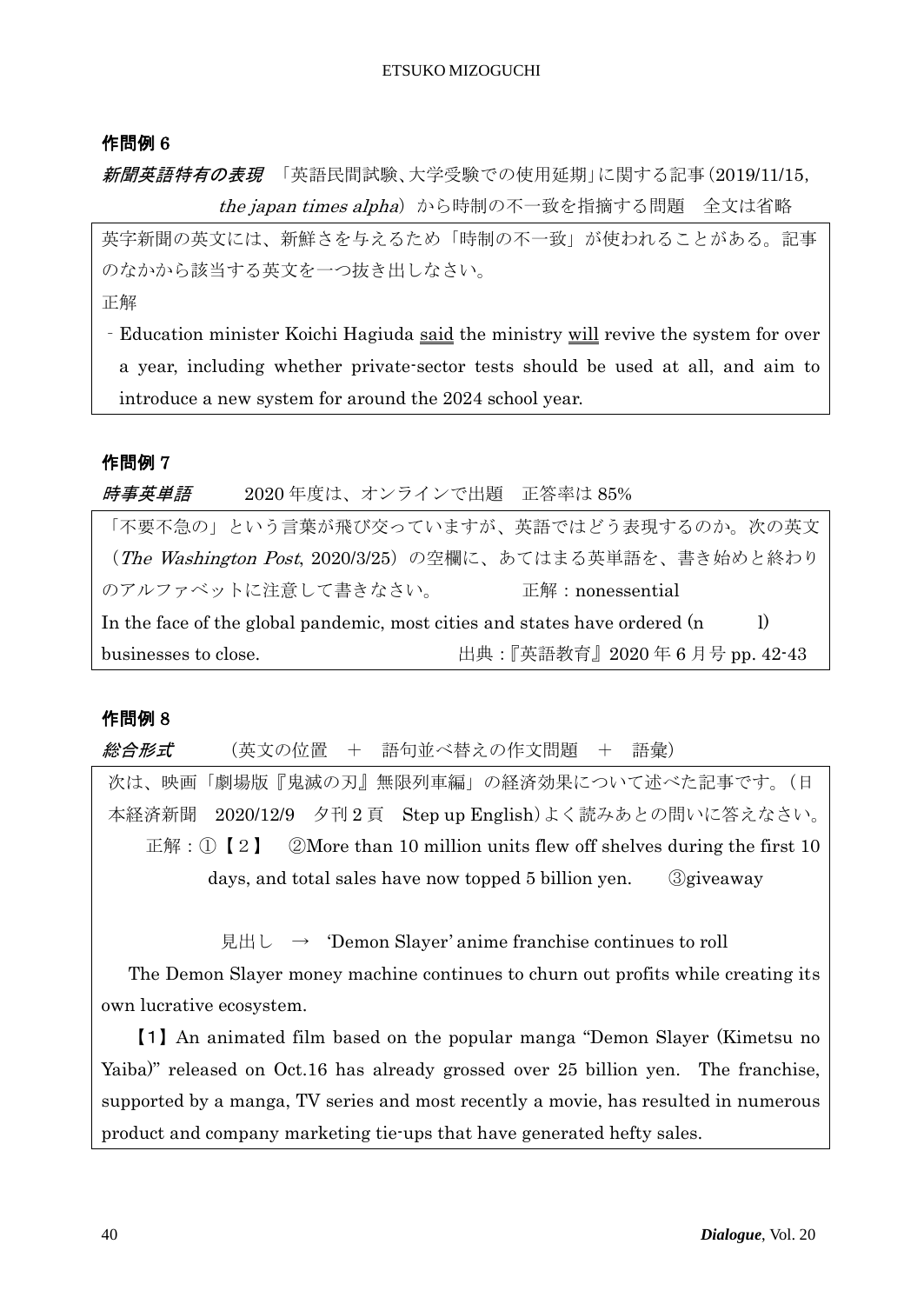【2】Rather, it came from strategies carefully calculated to capitalize on the franchise's popularity. Sushi restaurant chain Kura Sushi saw same-store sales grow 7.9% in September from a year earlier, apparently from its tie-up with Demon Slayer. The chain posted its first year-on-year sales growth in seven months despite the pandemic-related slump restaurants have suffered. The chain's hook? Plastic-sleeve giveaways featuring Demon Slayer characters. 【3】

Meanwhile, convenience store chain Lawson cashed in by offering 50 items – including rice balls depicting Demon Slayer characters – timed with the release of "Demon Slayer: Mugen Train," the movie version of the manga. 【4】 ( and total sales / have now topped / during the first 10 days, / flew off shelves / more than 10 million units  $/$  5 billion yen.  $)$ 

①次の英文は、文中の【1】~【3】のどの位置に入るか But success was not by chance. ②【4】 にある語句を、以下の意味になるように並べ替えなさい。

 意味→ 最初の 10 日間で 1000 万個以上が飛ぶように売れ、売上高はこれまでに合計 50 億円を超えた。

③次の英文の( )にあてはまる単語を、本文中から探し、単数形にしていれなさい。 A ( ) is something that a company or organization gives to someone, usually in order to encourage people to buy a particular product.

### 5. 調査結果

今後の教材開発に利用できるよう、学習者が「読み方」のうちのどの項目に難しさを感 じているかという困難度認識調査と、「読み方」の授業をどのように受けとめているか自由 記述による調査を実施した。

項目別困難度認識調査に関しては、「英字新聞の読み方」(付録 1)の中から、Headline に 関するルールを 9 項目、新聞英語特有の表現に関するルールを 3 項目取り上げた。被験者 には各項目について、理解するのにいくつぐらいの例文を必要とするかを尋ねた。回答は 以下のように5段階に分け、該当するものの番号に○をつけてもらった。

①動詞は現在形で書く (←説明文)

- 0、 説明文だけで充分。例文はいらない 1、説明文と例文 1 つでいい
- 2、 説明文と例文 2 つでいい 3、 説明文と例文 3 つは必要
- 4、 難しく感じるので説明文と例文 4 つ以上必要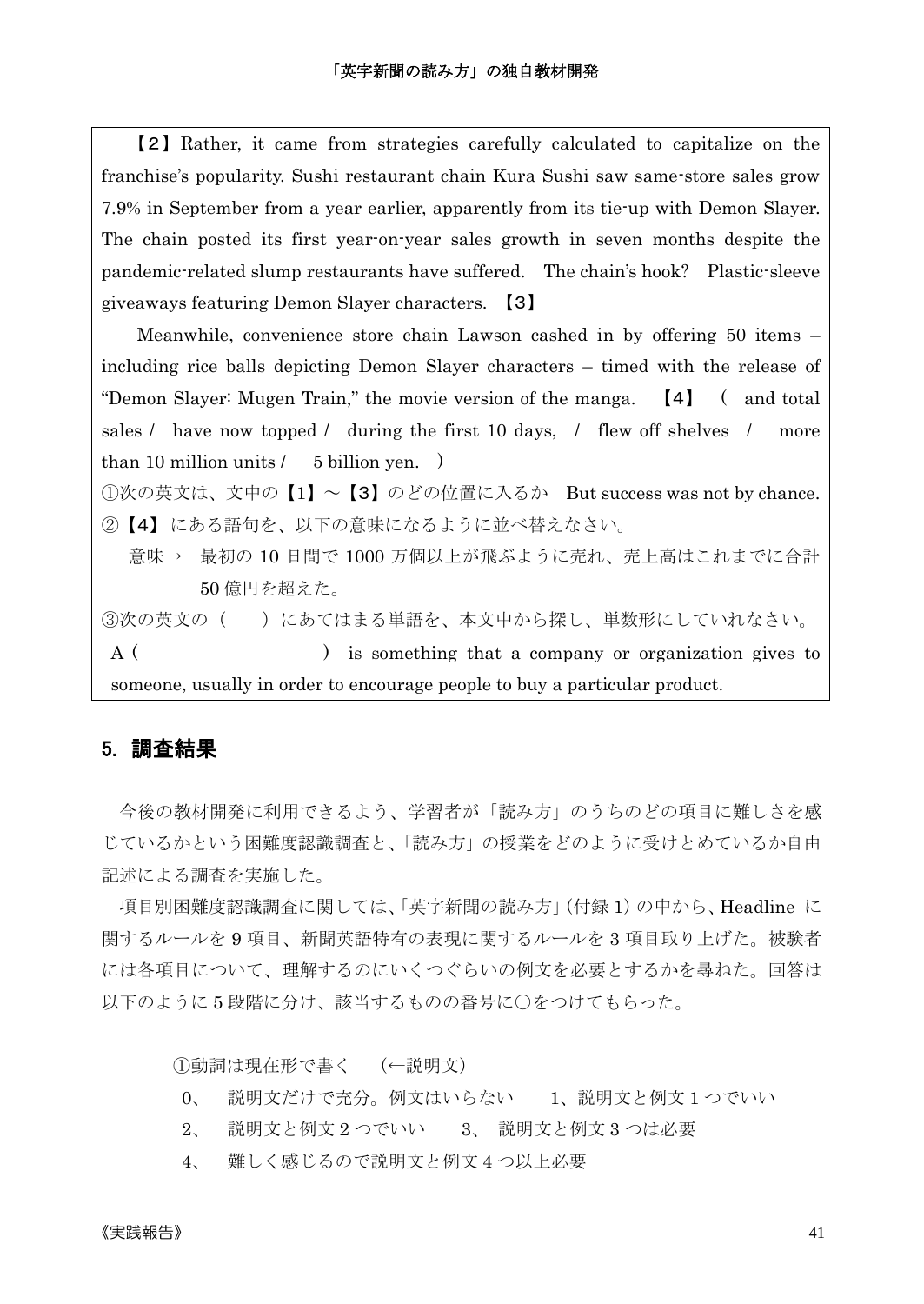各項目の困難度は、上記の数値(0~4)と件数を掛けたものを合算した。たとえば、上 記「①動詞は現在形で書く」の場合は、0 が 2 件、1 が 23 件、2 が 10 件、3 と 4 が 0 件で あったので、0×2+1×23+2×10+3×0+4×0=43 と算出した。必要例文数平均値は、 困難度 43 を、実数 35 から、この授業以前に知っていた既知件数である 2 を引いた 33 で 除した値である。Headline に関する項目別困難度認識調査の結果を表 1 に、新聞英語特 有の表現の結果を表 2 にまとめた。

| 項目                           | (満点 140)<br>困難度 | 既知件数           | 必要例文数平均值      |
|------------------------------|-----------------|----------------|---------------|
| ①動詞は現在形で書く                   | 43              | $\overline{2}$ | 1.30          |
| ②冠詞は省略される                    | 43              | $\overline{2}$ | 1.30          |
| ③代名詞の所有格は省略される               | 44              | 1              | 1.29          |
| ④be 動詞は省略される                 | 47              |                | 1.38          |
| 5受動熊や進行形の時もbe動詞は省略される        | 48              | $\overline{2}$ | 1.45          |
| 6to 動詞の原形は予定を表す              | 50              | 4              | <u>1.61</u>   |
| ⑦コロンは発言者や情報源                 | 46              | 5              | <u>1.53</u>   |
| 8カンマは and                    | 44              | 4              | 1.42          |
| (9)セミコロンは文の区切り、対比等           | 48              | 5              | 1.60          |
| 注: 必要例文数平均値 = 困難度数÷(35-既知件数) |                 |                | 小数点以下第3位を四捨五入 |

表 1 Headline に関する項目別困難度認識調査 ( $N=35$ )

表 2 新聞英語特有の表現に関する項目別困難度認識調査 (N=35)

| 項目           | 困難度<br>(満点 140) | 既知件数 | 必要例文数平均值    |
|--------------|-----------------|------|-------------|
| 1国の首都名で政府を表す | 47              |      | 1.38        |
| ②時制の不一致      | 61              | 2    | <u>1.85</u> |
| ③文修飾副詞がつかわれる | 62              |      | 1.88        |
| $\sim$       |                 |      |             |

注: 必要例文数平均値 = 困難度数÷(35-既知件数) 小数点以下第 3 位を四捨五入

表1によると、Headline の必要例文数平均値に関しては、⑥「to + 動詞の原形」は予 定を表す (1.61)、 ⑦コロン (:)は発言者、情報源 (1.53)、 ⑨セミコロン (;)は but、 文 の区切り、対比 (1.60) というように、他の項目よりも数値が高く、例文が 2 つ必要である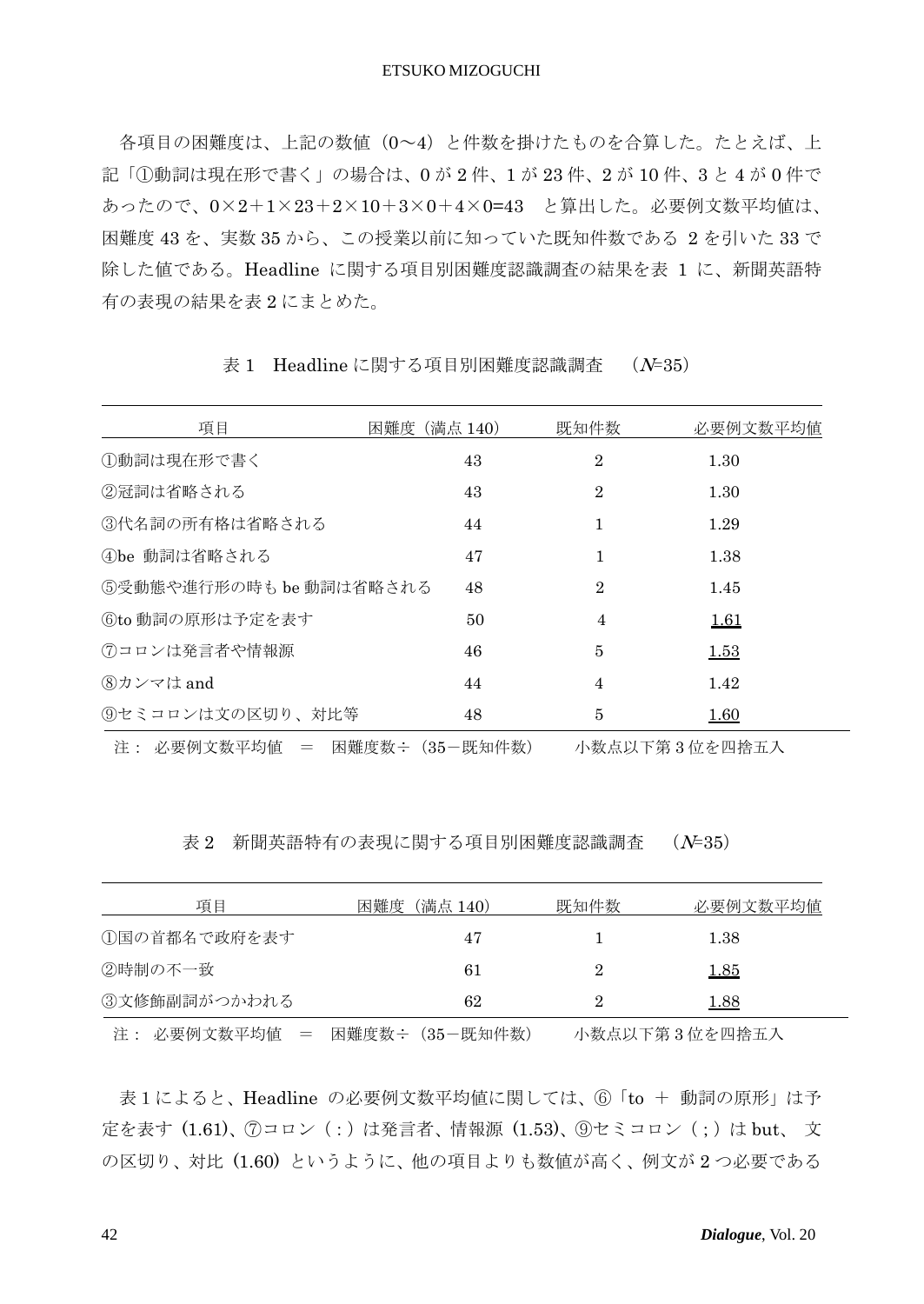#### 「英字新聞の読み方」の独自教材開発

ことを示している。さらに、表 2 の新聞英語特有の表現の必要例文数平均値に関しては、 ②時制の不一致 (1.85)、③文修飾副詞が使われる(1.88) の項目に、例文が 2 つ求められて いることが判明した。今後「英字新聞の読み方」のプリント(付録 1)を改訂する際の参 考としたい。

また項目別困難度認識調査の際に、「読み方」の授業をどのように受けとめているか自由 記述を求め、22 名から回答を得た。これを KJ 法に基づく後藤 (2016) の実践記録を参考 として、以下のようにまとめた。括弧内は総合件数を表す。まとまった集合意識を把握す るため 2 件以上のものを採用した。

表 3 英字新聞の読み方の授業に関する自由記述回答 (N=22)

これまで学ぶことがなかったため英字新聞の正しい読み方を知る良い機会になった(9件) し、将来社会人になって読むときも役立ちそうだ(3 件)。 新鮮(2 件)で面白い(2 件) 取り組みであり、授業を受けてみてこれから英字新聞を読んでみたい(3件)という気に なった。 しかし新聞英語独特の表現に慣れすぎると自分自身の文法がおかしくなるなど の支障がでる(4件)ので、やりすぎないように今くらいの時間配分でよい(4件)。

このように「読み方」の授業が概ね好意的に受け止められていることが判明した。1 件 のみの回答としては、「英字新聞が読めたら素敵だと思う」「大学の受験勉強で習いたかっ た」という肯定的なものから、「個人的に英字新聞を読んでいるので、わざわざ授業でやら なくても事足りている」「英字新聞で使われる英語は独特なのであまり興味がない」という 否定的な記述もあった。さらに「見出しなどのルールは独特なものなので、話す時には正 しい英語を使おうと思った」という回答もあった。今回は任意で行ったものであるが、今 後もデータを蓄積していき、授業を実施するうえでの参考としたい。

### 6. おわりに

本稿では、社会科学を専攻する大学生が、邦字新聞を読むのと同じように、英字新聞を 拾い読みする技能の育成を目指した独自教材開発の試みを報告した。今後も作問内容に限 らず、「英字新聞の読み方」のプリント教材の例文も、随時、最新でわかりやすいものに入 れ替えていき、さらに例文の数は、項目別困難度認識調査結果にもとづいて変更していく 予定である。また今回の困難度認識調査は、秋学期の初頭、すなわち、ある程度授業が進 んだうえで実施したものである。同様のものを、授業前の春学期初頭に実施するとどのよ うな結果がでるだろうか。稿を改めて調査していきたい。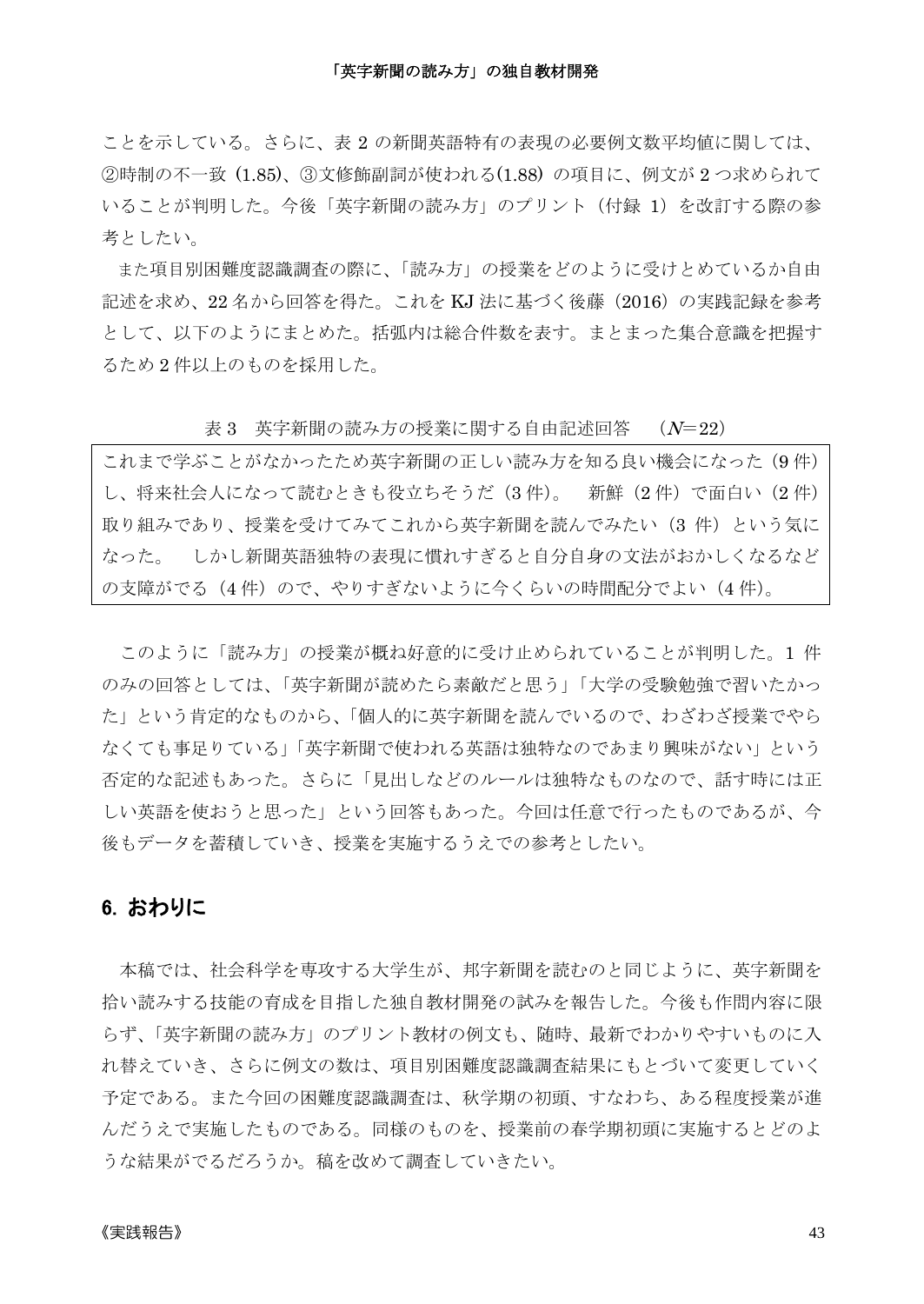# 参考文献

後藤隆明 (2016)「英字新聞記事多読における学習者の情意面の変化に関する研究」『熊本 大学社会文化研究』 <sup>14</sup>, 109-122.

佐藤正和 (2012)「英字新聞の読み方入門編」『時事英単語帳』 朝日新聞社国際営業部.4-16. 中井良則 (2020)「今月の時事英語」『英語教育』69(3), 42-43.

堀内克明 (1971)「時事英語の研究史」『時事英語学研究』10, 20-33.

松村寛(1931) 『最も実際的な新聞英語の読み方』タイムス出版社.

横尾和歌子(1991) 『やさしい英字新聞の読み方』ジャパンタイムズ.

(付録1)

#### 英字新聞の読み方

★例文の出典 J.T. → Japan Times alpha → the japan times alpha S.T. → Student Times A.W. → Asahi Weekly 表記のないものは、佐藤 (2012) から

★例文は随時最新のものへと入れ替えていきます。下記は 2021 年 12 月 8 日時点のもの

1. 記事の構成 重要な情報ほど前に書かれる「逆三角形の構図」 始まりは南北戦争 (1861-65)

- ①見出し Headline の初出は The New York Times 1896 年 6 月 19 日
- ②リード Lead:最初の段落 記事の要約で約 30 語

ほとんどの記事は、見出しとリードを読めば概要がわかる

報道記事の場合は、5W1H を含むことが多い

◎5W1H: when いつ where どこで who 誰が what 何をした why なぜ how どのように (what, who, when, where の順で頻度が高い)

③本文 Body:リードの内容を補う

2.「見出し」 Headline の主なルール

①動詞は現在形で書く ◎事件や事故のなまなましさ、臨場感をだすため

Government raises consumption tax  $A.W. 2019/10/13$ 

②冠詞、代名詞の所有格、be 動詞は省略される

(A) Man (is) on (the) moon 人類月に

(The) First Rugby World Cup in Asia kicks off in Tokyo alpha 2019/10/4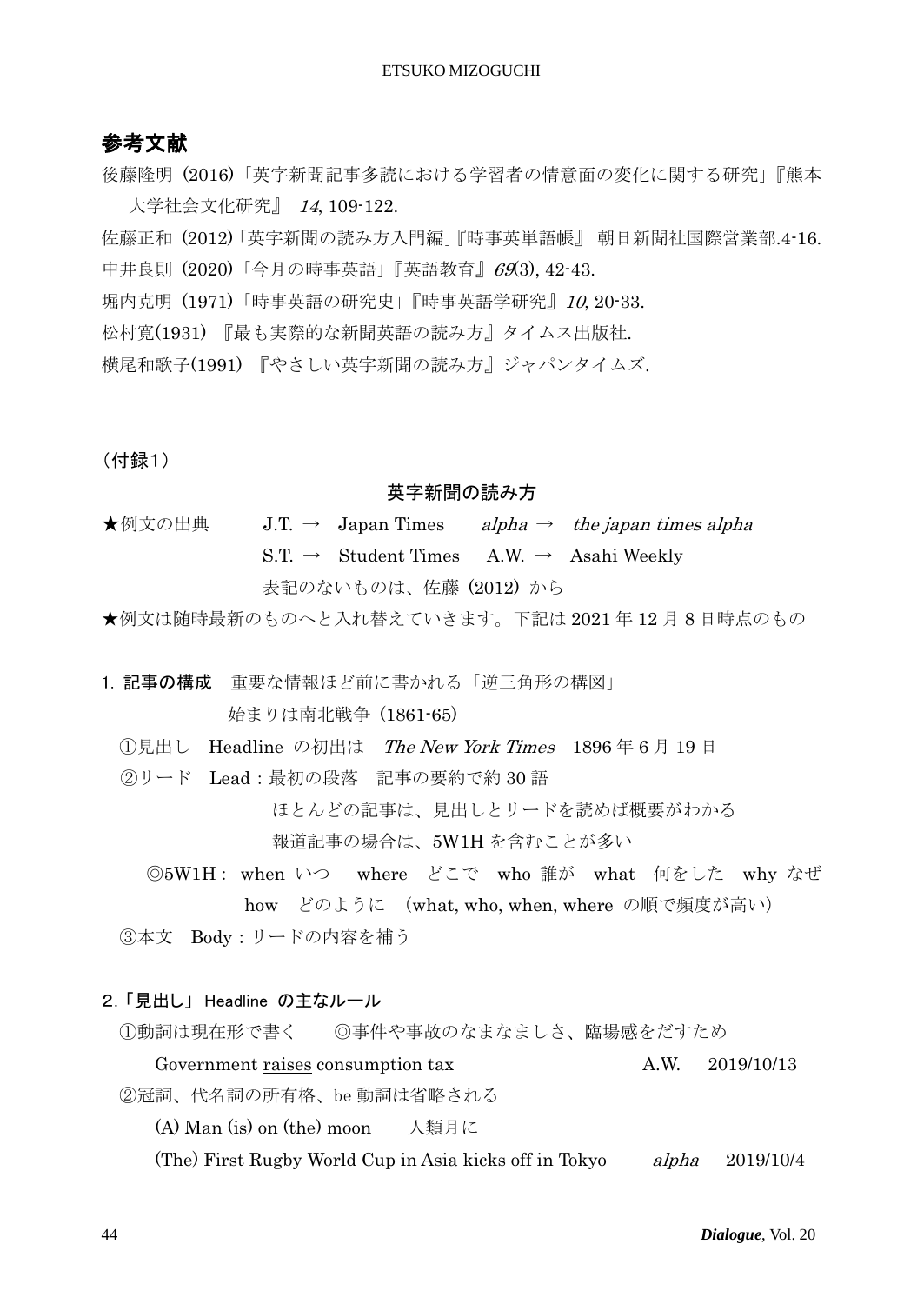### 「英字新聞の読み方」の独自教材開発

③受動態や進行形の時も、be 動詞は省略される Man arrested ©arrested の前に be 動詞の was が省略されている Oil spill widening Plastic (has been) found even in (the) deepest ocean animals alpha 2019/3/29 ④予定を表す「to + 動詞の原形」 will, plan to, be scheduled to 等の意味 Princess Mako, Komuro to marry, live in NY A.W. 2021/9/19 ⑤コロン(:)は発言者、情報源 2020 likely world's second-hottest year: UN alpha 2020/12/25 ⑥カンマ( ,)は and Princess Mako, Komuro to marry, live in NY A.W. 2021/9/19 ⑦セミコロン( ; )は but、 文の区切り、対比 Biden elected president; Trump won't concede alpha 2021/1/1 ⑧短縮語・略語の多用 international ⇒ Int'l International Monetary Fund ⇒ IMF ⑨見出し独特の短い動詞・名詞の使用 criticize ⇒ rap intend, hope 目指す、希望する ⇒ eye

### 3. 新聞英語特有の表現

①文中にある Tokyo のような都市名は、その国の首都で政府を表す

| Washington $*$ | London 英   | Beijing | 中国 |
|----------------|------------|---------|----|
| ②分詞構文の多用       | ◎文を簡潔にするため |         |    |

③同格用法の多用 ◎ ◎肩書、年齢、言葉の内容等

Nintendo Co., creator of Super Mario and Pokemon,  $\sim$ 

④しばしば関係代名詞を省略 ◎文を簡潔にするため

 A 24-year-old man, (who was) arrested Sunday on suspicion of killing a camera shop owner  $\sim$ 

```
⑤時制の不一致 ◎ ◎新鮮さを与えるため
```
Ueno Zoological Gardens said they still can't tell the cub's weight or sex.

S.T. 2017/6/23

⑥文修飾副詞の多用 ◎reportedly,allegedly 伝えられるところでは apparently, seemingly 見たところ~らしい